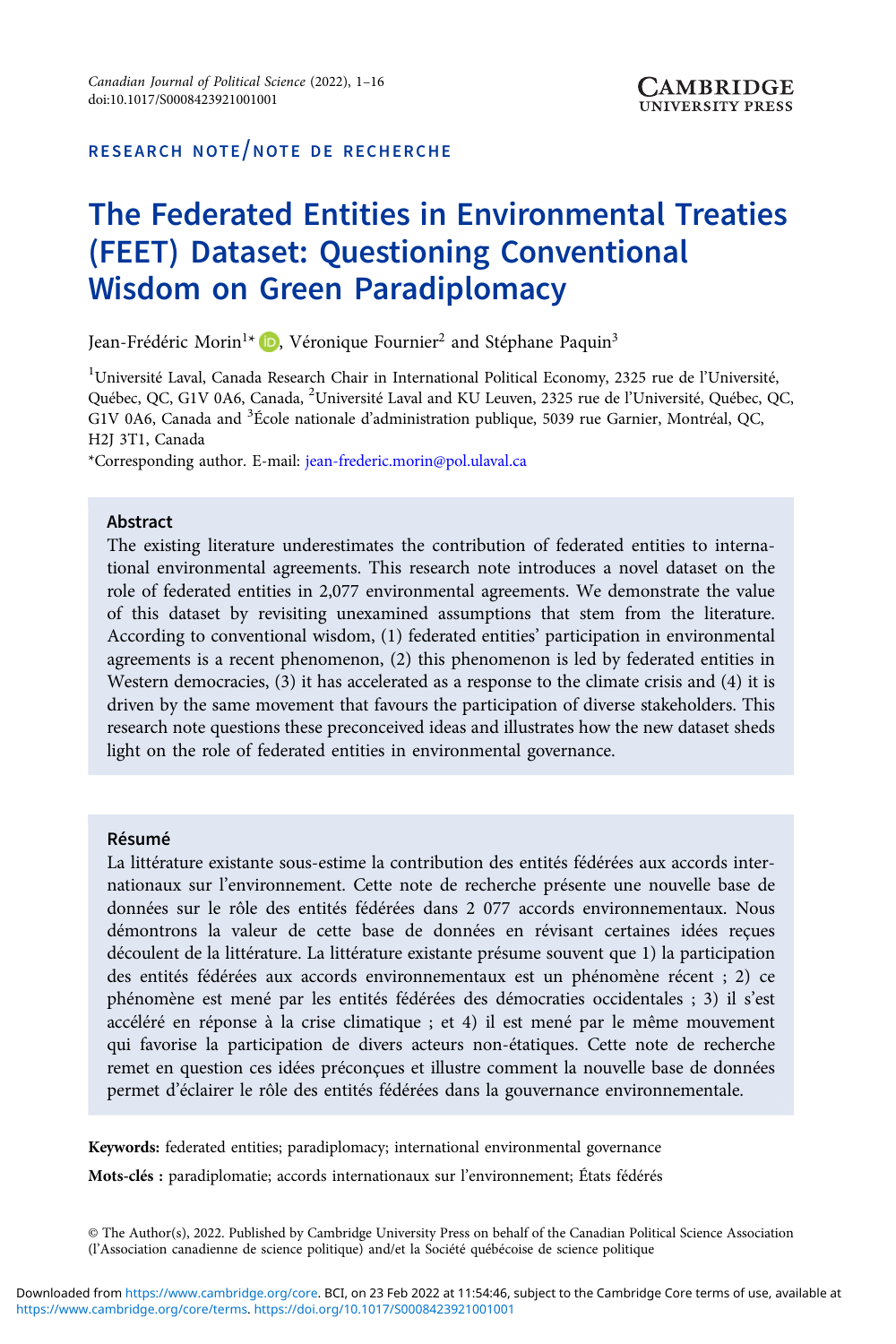How do federated entities, such as Canadian provinces, US states, German Länder, Mexican estados and Swiss cantons, contribute to international environmental institutions? Given their proximity to citizens and local stakeholders, federated entities are in a unique position to adopt and implement environmental policies. In some cases, their country's constitution provides them with exclusive or shared jurisdiction over the environment and natural resources. At the same time, environmental protection often requires international co-operation, and an increasing number of international environmental agreements (IEAs) govern the environment. How have federated entities participated in these IEAs?

In some ways, federated entities are the missing piece of the global environmental governance puzzle. Whereas studies on multilevel governance rarely consider the design of IEAs, the literature on IEAs pays little attention to the contribution made by federated entities. Apart from a few limited case studies, we know little about the scope of their participation in IEAs.

This research note sets out to introduce the Federated Entities in Environmental Treaties (FEET) dataset. This novel dataset documents the role of federated entities in 2,077 IEAs concluded between 1945 and 2017. We present the key features of this novel dataset by questioning four unexamined assumptions regarding federated entities and IEAs. In contrast to the ideas that arise from scholarship on federated entities and global environmental governance, we suggest (1) that federated entities' participation in IEAs is not an increasingly frequent phenomenon, (2) that it does not primarily concern federated entities in Western democracies, (3) that it has not been accelerated by the climate crisis and (4) that it does not seem to be driven by the same movement that favours the participation of other stakeholders. By challenging these misconceptions, this research note argues that we should expand the research agenda on federated entities in global environmental governance. Their participation in IEAs is more frequent, deeply rooted, diverse and specific than previously thought. By considering a wide variety of cases from diverse regions of the world, at different time periods and related to several environmental issues, the FEET dataset aims to encourage and facilitate the study of federated entities in IEAs.

# The Design of IEAs, Paradiplomacy and Multilevel Governance

The proliferation of treaties is such that some scholars argue that there is a "treaty congestion" (Anton, [2013\)](#page-13-0). Interestingly, these treaties are not restricted to areas under the exclusive jurisdiction of central governments. All spheres of governance come within the purview of treaty negotiations, including issues under the jurisdiction of subnational governments.

However, the literature on international institutions rarely discusses the role of federated entities (Grant, [2020](#page-14-0)). For example, studies on the design of international institutions (Koremenos et al., [2001\)](#page-14-0) and delegation to international organizations (Hawkins et al., [2006](#page-14-0)) typically assume that sovereign states are the only parties to international negotiations.

The scant attention paid to federated entities and their role in international lawmaking is particularly striking regarding IEAs. More than 2,000 IEAs have been concluded since 1945 (Mitchell, 2002–[2021](#page-15-0)), and the importance of local governance is well recognized for addressing environmental problems (Ostrom,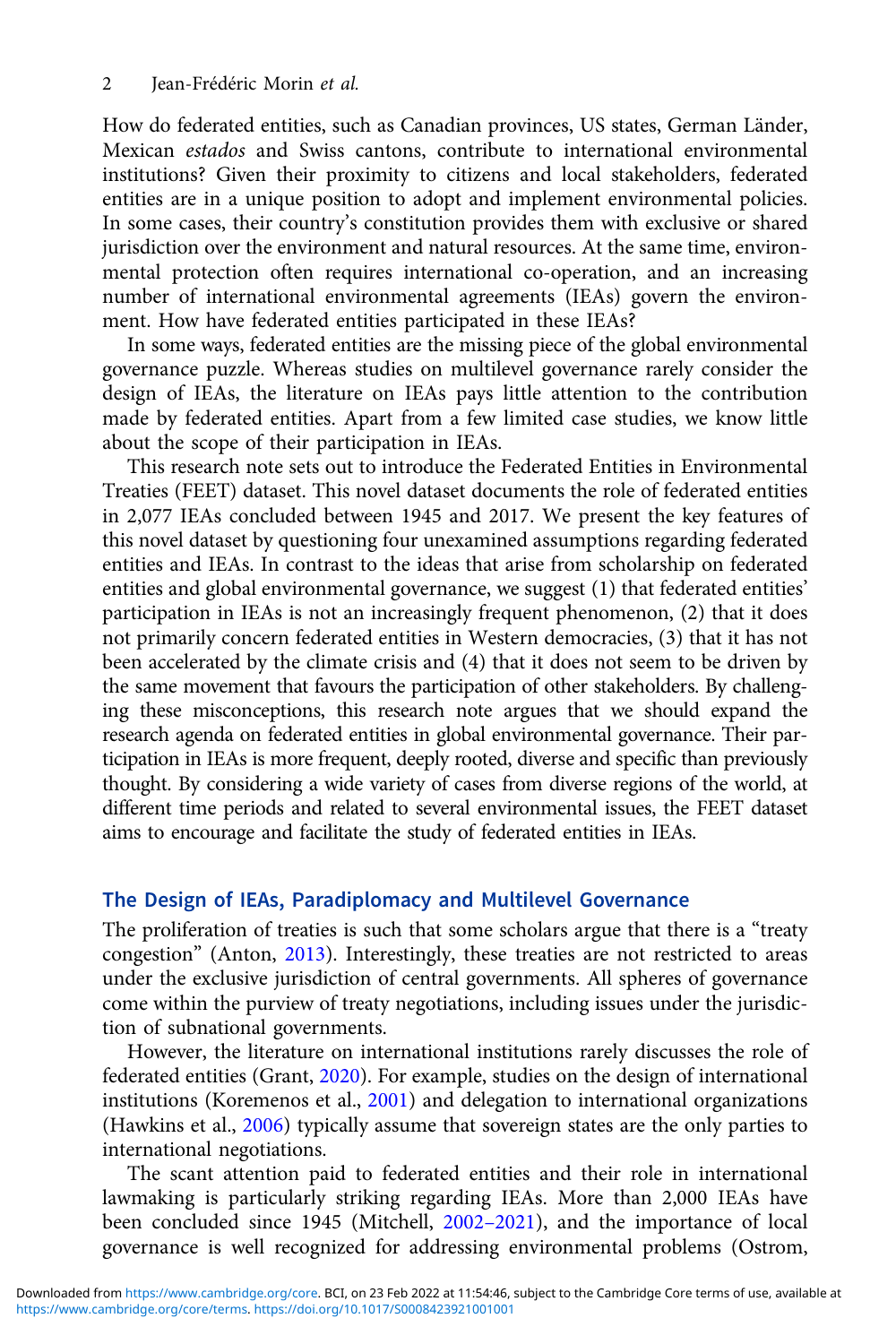[2010](#page-15-0)). The 1992 Rio Declaration, for example, encourages actors from all governance levels to become actively involved in dealing with environmental issues. In this context, we might have expected the literature on global environmental governance to have uncovered the various ways in which federated entities contribute to IEAs' negotiations and to their implementation. However, apart from a few exceptions (Chaloux et al., [2015;](#page-14-0) Moore, [2017\)](#page-15-0), the literature on IEAs rarely discusses federated entities. Yet the literature on global environmental governance is by no means state-centric. Several scholars in the field have investigated the role of non-governmental organizations (NGOs), scientific associations, Indigenous communities, cities, and business organizations (Andonova et al., [2009](#page-13-0)). These non-state actors interact with sovereign states to design or implement IEAs (Böhmelt et al., [2014;](#page-14-0) Green and Colgan, [2013](#page-14-0)) in the framework of so-called transnational regime complexes (Abbott, [2012\)](#page-13-0). However, few studies focus on the specific role of federated entities in relation to IEAs.

Whereas the literature on IEAs rarely acknowledges the role of federated entities, the literatures on paradiplomacy and multilevel governance barely mention IEAs. The concept of paradiplomacy refers to subnational governments' international actions (Soldatos, [1990](#page-15-0)). In particular, federated entities implement "a 'foreign policy' that runs in parallel, complements, or is sometimes in conflict with their central governmental counterpart<sup>"</sup> (Criekemans, [2010:](#page-14-0) 37). The concept of multilevel governance builds on the observation that power is often distributed across several levels of governance, including local, regional, national and international levels (Hooghe and Marks, [2003\)](#page-14-0). In federations, federated entities constitute a level of governance that cannot be ignored by other levels of governance.

Federated entities have a unique position on the international stage because they are hybrids that lie between "sovereignty-bound" and "sovereignty-free" actors (Rosenau, [1990](#page-15-0): 36). On the one hand, like sovereign states, they can independently express their position to foreign leaders and interact with them directly on behalf of their population. Despite considerable variation among federated entities, some can have a high degree of autonomy, legitimacy and control over several issue areas. In federations, their engagement is often necessary to achieve effective and legitimate outcomes because federal and federated governments are interdependent (Kerremans and Beyers, [1996;](#page-14-0) Bolleyer, [2018](#page-14-0)). On the other hand, like non-state actors, federated entities do not have all the privileges of sovereign states and are often excluded from formal intergovernmental settings. In international negotiations, they cannot speak on behalf of the sovereign state unless they are granted full powers by the central government (Grant, [2020:](#page-14-0) 151). Thus, federated entities often rely on indirect channels to have an impact on international negotiations (Tatham, [2018](#page-15-0)). They can influence the federal government's negotiating position through intergovernmental mechanisms and multilevel governance. They can also be part of their country's delegation and participate in meetings between international organizations. In other words, federated entities have an independent and legitimate voice even if they do not have an independent seat at the negotiation table.

A rich and prolific body of literature has investigated the specificities of federated entities' international actions. Numerous aspects of their action have been explored, including federated states' range of policy tools (Schiavon, [2018](#page-15-0)), conflicts with federal governments (Mingus, [2006\)](#page-15-0), access to intergovernmental organizations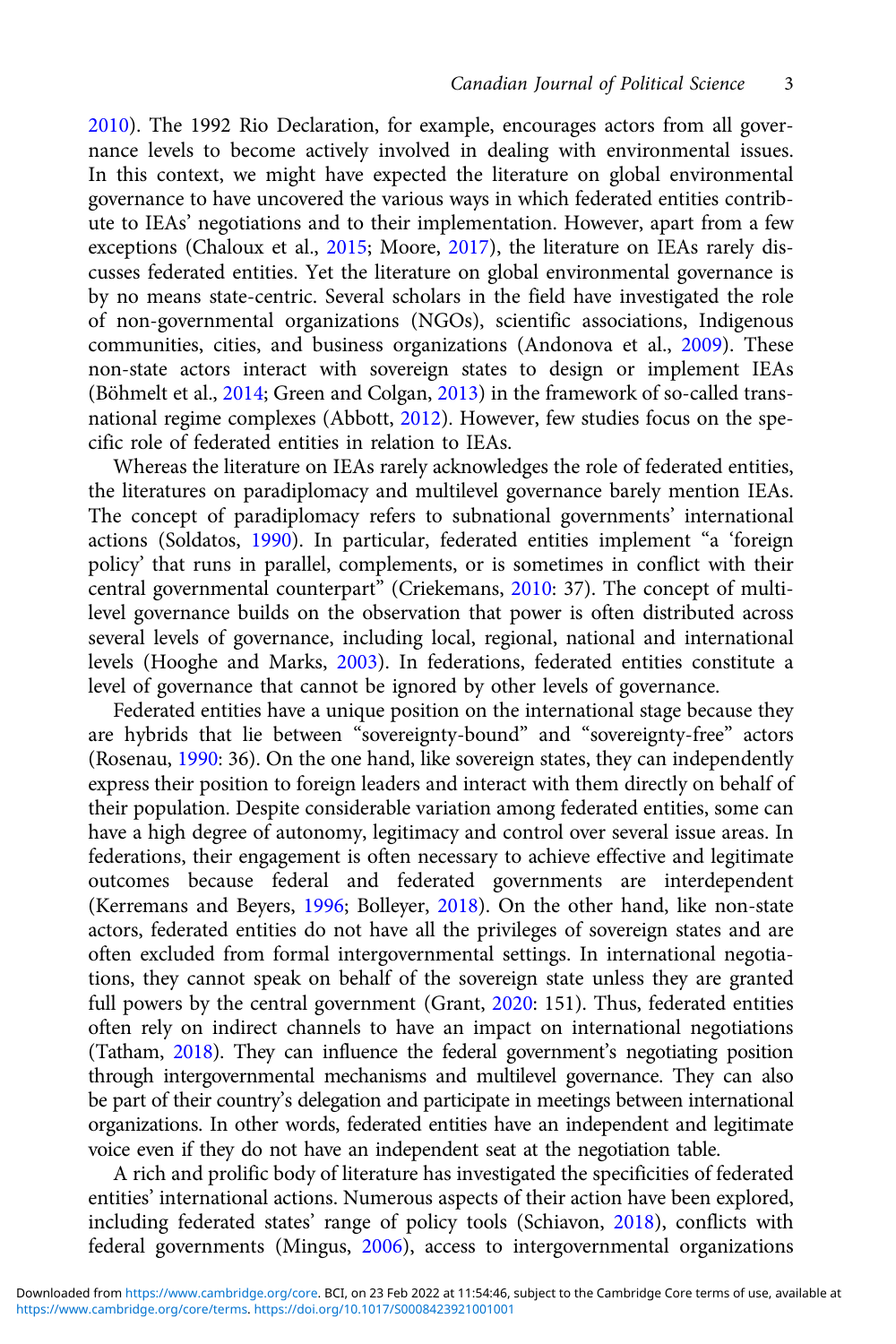(Tatham, [2018\)](#page-15-0), implications for national identity (Ouimet, [2015](#page-15-0)), involvement in trade negotiations (Paquin, [2021\)](#page-15-0) and agreements concluded among federated entities (Schiavon, [2018\)](#page-15-0). However, the literatures on paradiplomacy and multilevel governance have paid relatively little attention to the design of IEAs. This is surprising since federated entities are clearly legitimate actors in IEA negotiations and they may play an essential role when it comes to the effective implementation of IEAs.

Given the lack of dialogue and productive synthesis between these different literatures, we can only make tenuous inferences regarding the participation of federated entities in IEAs. These inferences are emergent patterns that arise from these literatures and are left unexamined by scholars studying IEAs or federated entities. More specifically, four unexamined assumptions about the role of federated entities in IEAs require serious investigation.

The first assumption is that the involvement of federated entities in IEAs is a recent and growing phenomenon (Aldecoa and Keating, [1999](#page-13-0); Cornago, [2000](#page-14-0); Michelmann, [2009](#page-15-0); Schiavon, [2018:](#page-15-0) 6; Tavares, [2016](#page-15-0)). For example, according to Criekemans, "Regional sub-state diplomacy has come of age during the past decade" [\(2010](#page-14-0): 37). This idea is consistent with the observation that the number of countries in the world with federal systems or decentralized structures of government has grown significantly (Tatham et al., [2021\)](#page-15-0). Moreover, intergovernmental and transnational initiatives are increasingly empowering local and regional authorities and calling for their involvement in international policy making (Setzer, [2017](#page-15-0)). One can infer from these trends that federated entities are playing a recent and growing role in IEAs.

The second assumption is that the participation of federated entities in IEAs mainly involves Western democracies. At least, we may have this impression given that the early literature on paradiplomacy and multilevel governance focuses disproportionately on cases in Europe and North America (see Soldatos, [1990\)](#page-15-0). For example, studies on the involvement of federated entities in treaty making have looked at Canadian provinces (Kukucha, [2005](#page-14-0); Lecours, 2002) and Belgian regions and communities (Paquin, [2021;](#page-15-0) Schiavon, [2018\)](#page-15-0). In comparison, fewer studies examine the Global South. Although there are some studies on paradiplomacy in developing countries, including Brazil, Argentina, South Africa and India (Setzer, [2017;](#page-15-0) Schiavon, [2018](#page-15-0); Tavares, [2016](#page-15-0)), paradiplomacy in developing countries has been relatively understudied despite the number of federations in these countries (Di Gregorio et al., [2019\)](#page-14-0). Arguably, authoritarian regimes, which are more frequent in the Global South, may prefer maintaining strict control over international affairs and blocking the participation of federated entities in international institutions. Schiavon ([2018](#page-15-0)) notes that Mexican states' paradiplomacy grew as Mexico democratized. If the Mexican case is representative of other middle-income countries, we might expect that the participation of federated entities in IEAs is largely driven by democracies.

The third assumption is that the climate crisis has increased the participation of federated entities in IEAs (McEwen and Bomberg, [2014;](#page-15-0) Eatmon, [2009](#page-14-0)). Several federated entities have constitutional powers over activities that are crucial for reducing greenhouse gases, including public transport, urban planning, agriculture and construction. They are also among the first respondents in the case of extreme weather events, which is a major incentive for them when it comes to investing in climate adaptation (Di Gregorio et al., [2019\)](#page-14-0). Consequently, the United Nations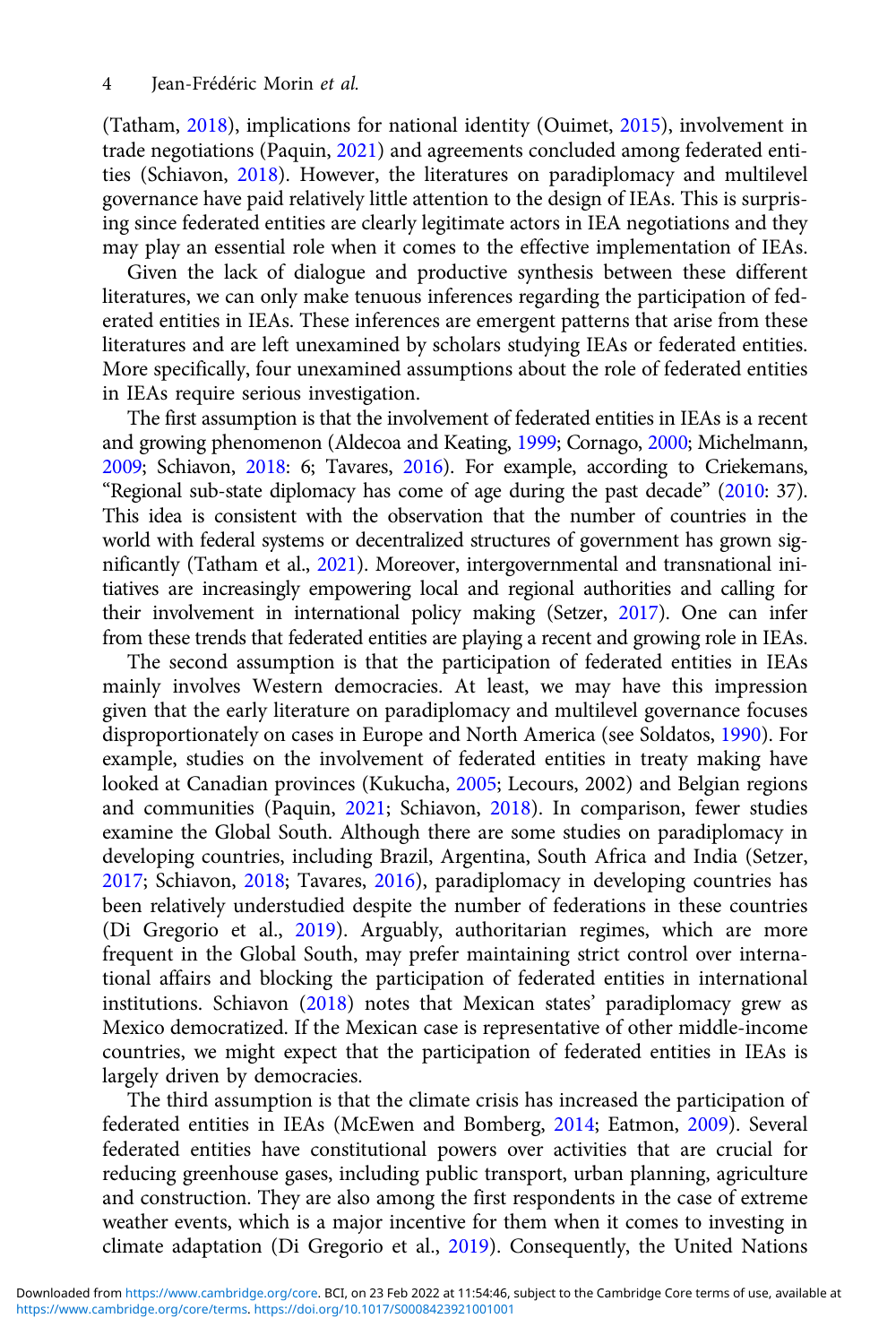Development Programme (2010–[2011\)](#page-15-0) has formally recognized the importance of subnational governments in addressing climate change. Several subnational authorities have responded and made substantial investments to mitigate greenhouse gas emissions and adapt to climate change (Alter, [2016\)](#page-13-0). Considering these observations, one might expect climate change to have encouraged federated entities to take part in more IEAs. In line with this expectation, most studies that examine federated entities in global environmental governance focus on climate negotiations (Chaloux et al., [2015;](#page-14-0) Di Gregorio et al., [2019](#page-14-0); Bechtel and Urpelainen, [2014](#page-14-0); Hale et al., [2021](#page-14-0); Chan et al., [2021](#page-14-0); Hsu et al., [2019](#page-14-0)).

The fourth assumption is that the growing involvement of federated entities in IEAs is part of the same movement that favours the increasing participation of various non-state actors in global environmental governance. The rise of these non-state actors, both in terms of numbers and influence, is well documented in the literature on global environmental governance (Andonova et al., [2009](#page-13-0); Bulkeley et al., [2012\)](#page-14-0). Non-state actors have created transnational networks and institutionalized partnerships. Some have also been formally or informally involved in the negotiation of IEAs and their implementation (Böhmelt et al., [2014](#page-14-0)). This is reflected by the fact that a growing number of IEAs are delegating responsibilities to non-state actors (Green and Colgan, [2013\)](#page-14-0). As federated entities are also nonsovereign actors, we might expect them to take advantage of this opportunity to become more involved in IEAs. For example, recent studies on climate governance examine substate and non-state actors' initiatives and underline what the two groups share, rather than how they differ (Hsu et al., [2019;](#page-14-0) Hale et al., [2021](#page-14-0); Chan et al., [2021](#page-14-0)). The following section presents a dataset that allows us to empirically examine these four unexamined assumptions.

#### Introducing the FEET Dataset

This research note introduces the Federated Entities in Environmental Treaties (FEET) dataset. It contributes to the growing body of literature that seeks to map the diverse set of actors in global environmental governance. For example, Bulkeley and her colleagues (2012) identified 60 transnational climate initiatives, while Green and Colgan [\(2013\)](#page-14-0) found 31 IEAs that delegate authority to private actors. FEET is the first dataset that documents IEAs' provisions relating to federated entities. It is publicly available on the journal's website with the publication of this research note, along with the detailed codebook.

The FEET dataset borrows most of its 2,077 IEAs from the International Environmental Agreements Database Project (IEADB) collection (Mitchell, 2002–[2021\)](#page-15-0). All IEAs included in the FEET dataset have four defining criteria: (1) they are binding treaties under international law; (2) they were concluded by two or more sovereign states; (3) their primary purpose is the protection of the natural world or the sustainable exploitation of natural resources; and (4) they were signed between 1945 and 2017, although some have yet to enter into force. These IEAs cover a wide variety of environmental issue areas, including fisheries, freshwater, biodiversity, agriculture, energy, and pollution emission. Many of them are stand-alone agreements, but 16 per cent are actually protocols linked to a framework convention.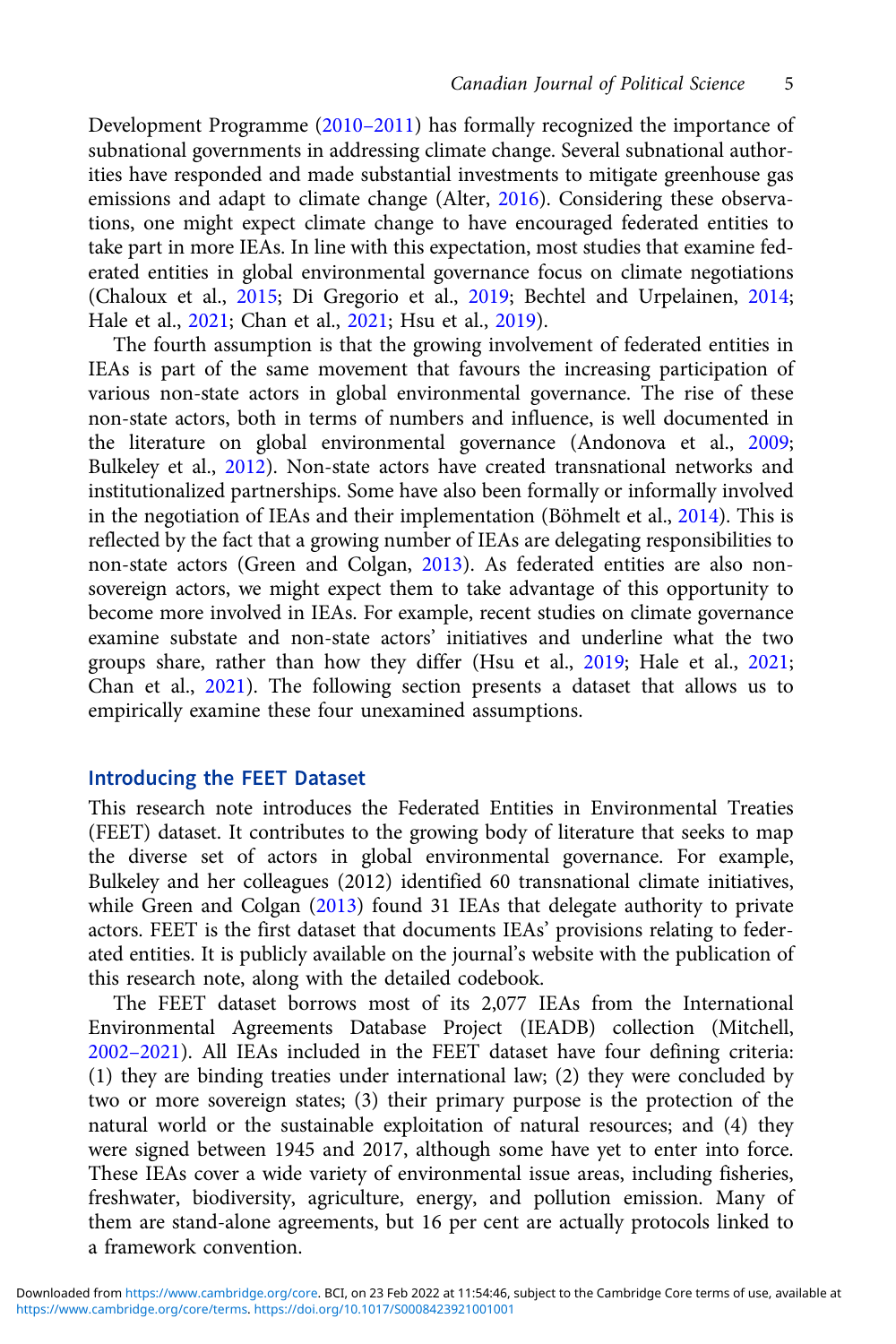We examined the 2,077 IEAs for provisions relating to federated entities. For the purpose of this dataset, we define federated entities as substate entities that are partially self-governing with a high degree of constitutionally guaranteed autonomy. They include Swiss cantons, Australian states, South African provinces, Russian federal subjects, Indian states, and many other entities. They also include autonomous regions, such as Greenland, Scotland and Catalonia, even though the sovereign states to which they are related are not federations. However, our definition of federated states excludes free cities, Indigenous communities' traditional territories, and colonies, as they typically have a lower degree of autonomy. If a sovereign state later becomes part of a federation or if a federation secedes into different sovereign states, we only consider their status at the time when the agreement was signed.

The FEET dataset documents the occurrence of three broad types of clause relating to federated entities in IEAs. We instructed a team of trained research assistants to read each of the 2,077 IEAs and identify any provisions that fit our criteria, using a detailed codebook (see Appendix II). The analysis is based on the following three categories of clauses (see Appendix II for details): (1) federated entities are authorized to sign, ratify or access the IEA; (2) federated entities must comply with obligations in the agreements, even if they do not sign or ratify; and (3) the IEA favours the participation of federated entities in its implementation. In addition to these clauses, the FEET dataset also documents all the federated entities that are signatories to IEAs, even though no provision explicitly authorizes them to sign.

Clauses from the first category state that federated entities are authorized to sign, ratify or access the IEA. These clauses are rare, with only four occurrences in the dataset. An example is the 2002 International Agreement on the River Maas/ Meuse, which was concluded between France, Germany, Luxembourg, the Netherlands, and the federated entity of Wallonia, Brussels and Flanders.

The second category refers to federated entities that must comply with obligations in the agreements, even if they do not sign or ratify the treaty. The wording of this second category of clauses varies across IEAs. It encompasses obligations for federated entities, which are required to implement any of the agreement's provisions that fall under their jurisdiction. Federated entities must also adopt laws in compliance with the agreement if the laws in question relate to the IEA's domain of application. This type of clause also obliges federal governments to bind their federated entities under the IEA. In this case, federated entities are informed of the provisions that affect their jurisdiction, and a list of federated entities that agree to comply with the agreement is provided. For example, the 1994 Energy Charter Treaty provides that "each Contracting Party . . . shall take such reasonable measures as may be available to it to ensure such observance by regional and local governments and authorities within its Area" (art.  $23(1)$  $23(1)$  $23(1)$ ).<sup>1</sup> The FEET dataset includes 34 IEAs that include compliance provisions of the second type. Eighteen IEAs include a "Berlin clause." The Federal Republic of Germany introduced the Berlin clause in some of the IEAs that it concluded during the Cold War in order to specify that the treaty applies to Berlin.

The third category encourages federated entities to take part in treaty implementation. While provisions of the second type create additional constraints for federated entities, provisions of the third type provide new opportunities. We identified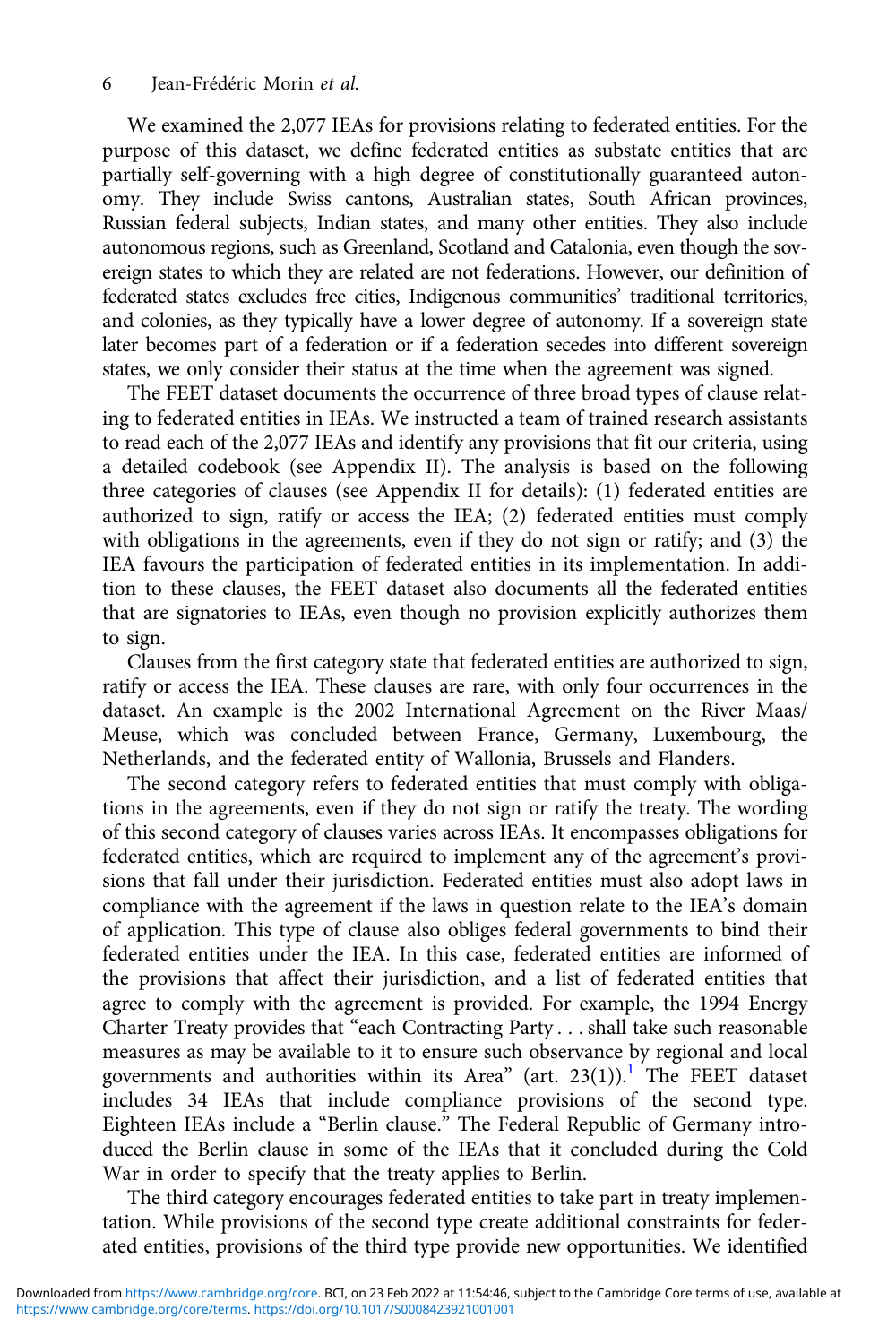48 IEAs in the third category. Thirty-one IEAs state that federal states should consult, co-operate or inform their federated entities during the different stages of IEA implementation. Although actions performed may be similar to the second category of provisions, they differ in terms of their intended purpose (by encouraging participation instead of ensuring compliance). Eleven IEAs state that an intergovernmental council or committee created by the IEA should consult, co-operate or inform federated entities. Thirteen IEAs favour direct interaction between federated entities from different states. For example, the 1992 Canada-Russia Agreement on Cooperation in the Arctic and the North provides that "the Parties will promote, facilitate and support the development of cooperative and direct contacts and exchanges between provincial (republican), regional and local governments . . . based on their own working arrangements in accordance with the present Agreement" (art. 3(2)).

The dataset also includes IEAs that were signed by federated entities, regardless of whether the text of the treaty explicitly authorizes such signature by federated entities. For example, Brussels, Wallonia and Flanders signed the 2002 International Agreement on the River Maas/Meuse. We found  $100<sup>2</sup>$  $100<sup>2</sup>$  $100<sup>2</sup>$  IEAs with at least one federated entity among the signatories, even though the treaty does not include a provision of type 1 that authorizes them to sign the treaty.

Overall, we found  $170$  IEAs<sup>[3](#page-13-0)</sup> that include clauses relating to federated entities or were signed by federated entities: 32 per cent were bilateral, and 59 per cent had more than five parties (compared to 66 per cent and 21 per cent, respectively, for the total set of 2,077 IEAs). In addition, 30 per cent were concluded solely between developed countries, 6 per cent were concluded between developing countries, and 64 per cent unite developed and developing countries (compared to 19 per cent, 37 per cent, and 44 per cent, respectively, for all IEAs). [Figure 1](#page-7-0) presents the distributiion of these IEAs from  $1945$  $1945$  $1945$  to  $2015.<sup>4</sup>$ 

Each category of provisions has an independent code. Therefore, one or more of the three types of provisions coded in the 2,077 IEAs can be coded in the same agreement. This explains why we found 170 agreements that refer to federated entities or were signed by at least one federated entity (when the number of clauses from all three categories that refer to a federated entity is added to the number of IEAs signed by a federated entity, we reach a total of 186 occurrences).

We applied rigorous quality control procedures to attest the FEET dataset's reliability. First, coders analyzed the selected provisions to weed out false positive results. Then, a different coder coded 10 per cent of the agreements a second time in order to assess the frequency of false negatives. Intercoder reliability for double coding is 0.653, as measured by Cohen's kappa. This is considered to be a substantial level of agreement (Landis and Koch, [1977\)](#page-15-0).

Lastly, it should be noted that federated entities from the USSR are included in FEET. While this interpretation is contested (Kuznetsov, [2015\)](#page-15-0), some scholars have recognized that Soviet republics were practising a form of paradiplomacy (Cornago, [2000](#page-14-0); Tavares, [2016\)](#page-15-0). As Jervis ([1976\)](#page-14-0) underlines, experts tend to overestimate the degree of centralization in authoritarian regimes. FEET encourages further research in order to determine how autonomous the Soviet republics were under the USSR. Scholars that use FEET can exclude these cases from the dataset in order to grasp how they drive results, as we discuss below.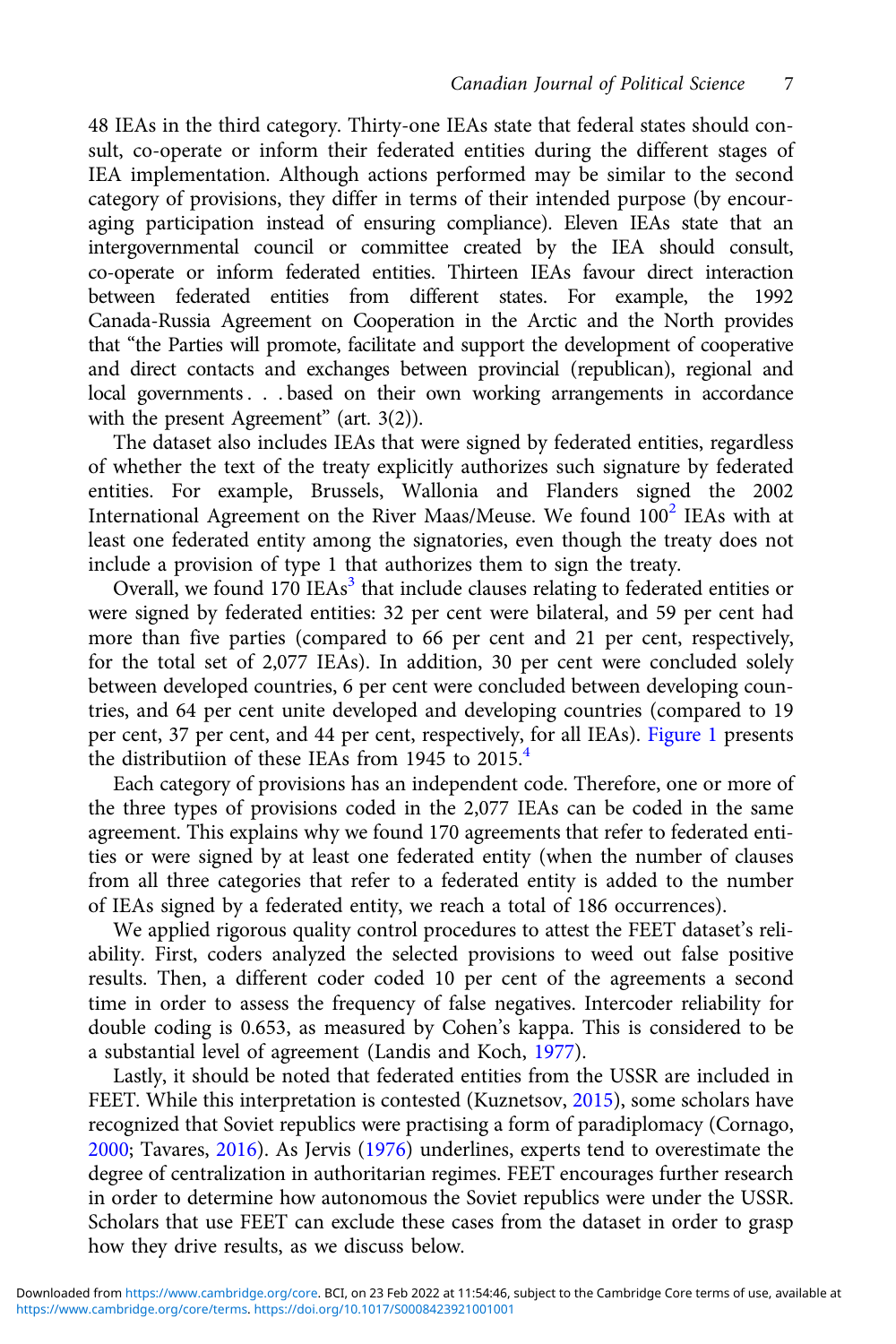<span id="page-7-0"></span>

Agreements with at least one provision on federated entities = Agreements with federated entities as signatory

Figure 1. Number of IEAs with federated entities among their signatories and number of IEAs with at least one of the three types of provisions relating to federated entities, 1945–2015 (moving average  $\pm 2$ years)<sup>[5](#page-13-0)</sup>

#### A Long-Standing Practice

As discussed above, the literature often assumes that paradiplomacy is on the rise and that federated entities are increasingly involved in international affairs. However, the FEET dataset suggests otherwise. Assertions of temporal acceleration by scholars miss an important trend of long-standing engagement in international institutions. The inclusion of provisions that refer to federated entities is not a recent phenomenon. As early as 1857, an IEA was signed by federated entities: the Agreement Respecting the Regulation of the Flow of Water from Lake Constance, concluded by Austria-Hungary, Switzerland and three German Länder (Bavaria, Wurtemberg and Baden).

To measure the activity of federated entities in IEAs over time, we use the ratio of IEAs that refer to federated entities or were signed by at least one federated entity over the total number of IEAs signed for each year. This ratio allows us to control for the number of IEAs signed in a given year. As [Figure 2](#page-8-0) shows, the ratio of IEAs that refer to federated entities or were signed by at least one federated entity was relatively high from 1945 to 1980. This is largely due to Russia's international activities. In the period from 1945 to 1961, Russia, as a federated entity of the USSR, appears in over 80 per cent of the IEAs referring to or signed by a federated entity. Nevertheless, if we exclude the IEAs signed by the USSR's federated entities, the variation over time is significantly reduced. This suggests that the participation of federated entities in IEAs is not a recent phenomenon or a growing trend (see [Figure 2B](#page-8-0) in Appendix I).

The share of IEAs that refer to or were signed by federated entities rose again in the 1970s. This corresponds to the period when federal and federated governments created environmental agencies, departments or ministries (Meyer et al., [1997\)](#page-15-0). It was also a period of intense treaty making on environmental matters. The 1972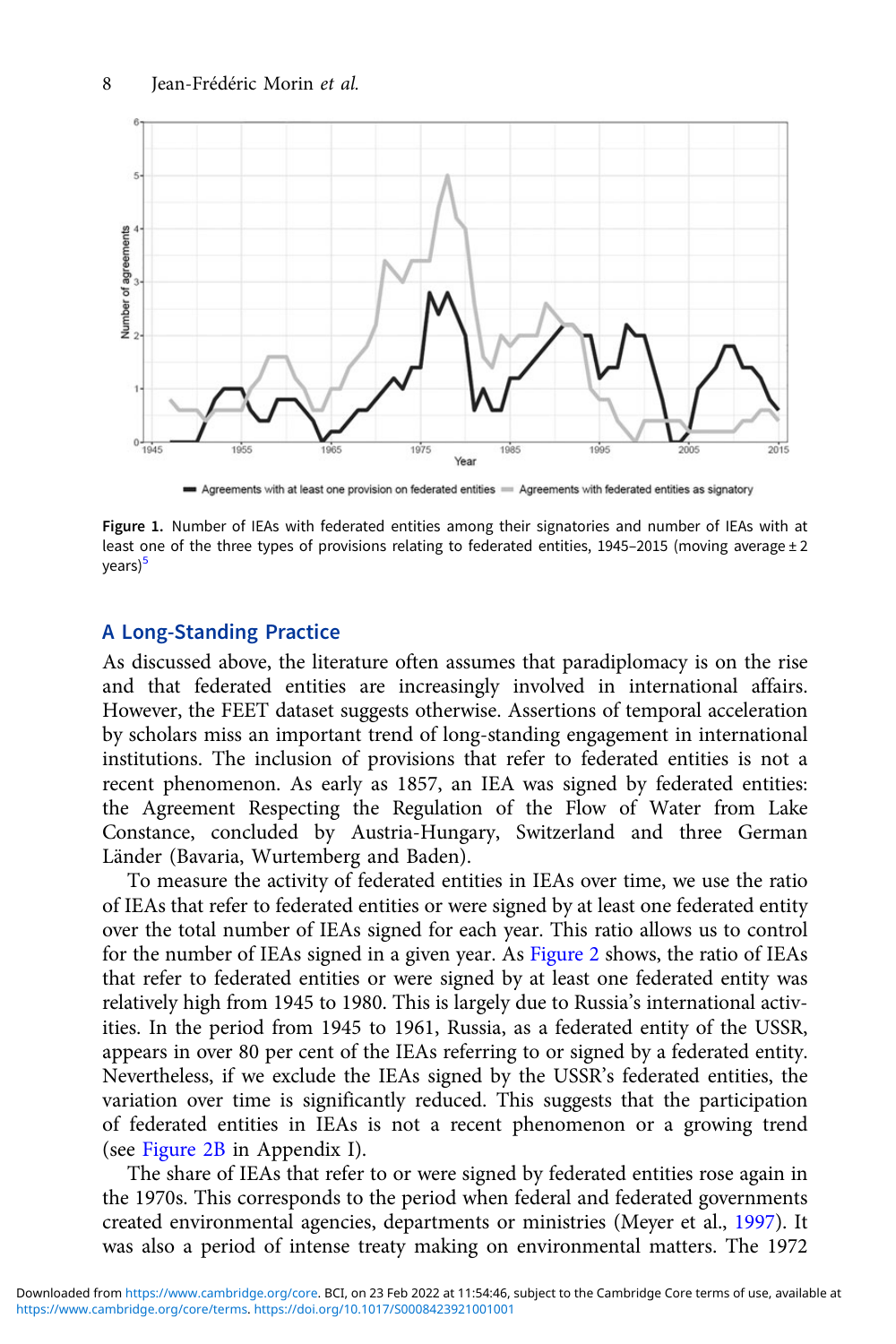<span id="page-8-0"></span>

Figure 2. Share of IEAs that include federated entities among their signatories or with at least one of the three types of provisions relating to federated entities (moving average  $\pm 2$  years)

Stockholm Declaration echoes the growing concerns of the time and acknowledges that "local and national governments will bear the greatest burden for large-scale environmental policy and action within their jurisdictions."

Since the late 1990s, few federated entities have been signatories to IEAs. In addition, few recent IEAs create obligations for federated entities. This can be partly attributed to the overall decline in the number of IEAs. After a peak in the 1990s, the number of new IEAs concluded every year has declined constantly, from over 122 new IEAs in 1997 to 21 in 2015. Yet, as Figure 2 shows, even when controlling for the varying number of agreements concluded for each year, the FEET dataset indicates that federated entities are now less involved in IEAs than previously. This is partly related to the collapse of the USSR in 1991 and to the fact that the former USSR included its federated entities in its IEAs more often than is the case for the current Russian Federation.

The modest rise in the participation of federated entities in the 2000s is linked to a number of North American IEAs. The federal governments of Canada and the United States signed these agreements but formally involved their federated entities in their implementation. Despite these recent agreements, the FEET dataset shows that, overall, the participation of federated entities in IEAs is a well-established phenomenon.

#### A Global Phenomenon

The literature on paradiplomacy and multilevel governance focuses disproportionately on Western countries. As a result, we may assume (wrongly) that the participation of federated entities in IEAs is mainly a Western phenomenon. The FEET dataset provides a more nuanced picture of the geographical distribution of environmental paradiplomacy. As [Figure 3](#page-9-0) illustrates, Western democracies do not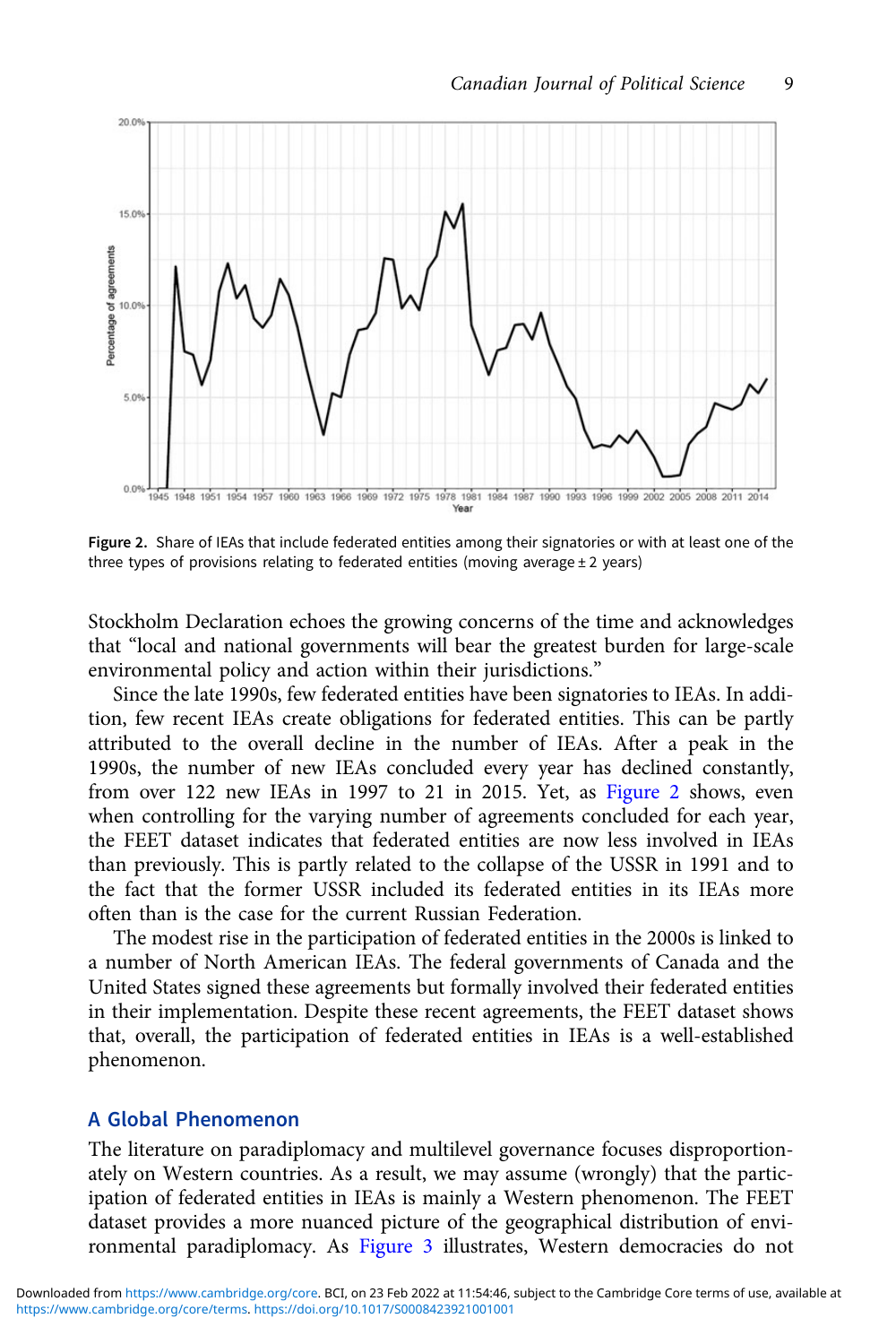<span id="page-9-0"></span>

Figure 3. Number of IEAs signed by a federated entity or that include at least one clause relating to a federated entity

dominate the agreements that refer to or are signed by federated entities. Approximately 85 per cent of all IEAs signed by a federated entity were signed by at least one USSR republic. In addition, 50 per cent of all IEAs that explicitly refer to federated entities were signed by the USSR. Presumably, the inclusion of Soviet republics in IEAs was partly driven by geostrategic reasons in order to give the USSR more weight in intergovernmental fora.<sup>6</sup>

Nonetheless, the FEET data support the idea that paradiplomacy is primarily a high-income country phenomenon. Despite the existence of a number of federations in South America, East Africa and South Asia, few developing countries have signed several IEAs that refer to or are signed by a federated entity. These conclusions remain valid even when the USSR's federated entities are excluded from the analysis. After the collapse of the USSR, Russia signed 11 IEAs that include a reference to federated entities' participation or were signed by a federated entity.

Interestingly, the autonomous regions of the Faroe Islands and Greenland (considered as analogous to federated entities in FEET) signed eight IEAs. This can be explained by their high degree of autonomy. While Danish authorities retain jurisdiction over foreign policy, both the Faroe Islands and Greenland control their domestic affairs, including their natural resources and environmental protection.

The Faroe Islands and Greenland have exclusive powers, which contrasts with the constitutional arrangement in several federations. In the United States, for example, the Supreme Court has interpreted the Constitution and recognized the federal government's limited powers over environmental matters. While the federal government can adopt laws and ratify treaties related to the environment, federated states are often jointly responsible for their administration and implementation. This constitutional arrangement is apparent in the FEET dataset. While IEAs signed by the United States are not typically co-signed by federated entities, many IEAs explicitly refer to the opportunity that federated entities have when it comes to implementing the treaty.

In Canada, the federal government and provinces have different powers over environmental issues. For instance, the federal government is responsible for fisheries and can adopt laws relating to fish habitats. Provinces retain power over local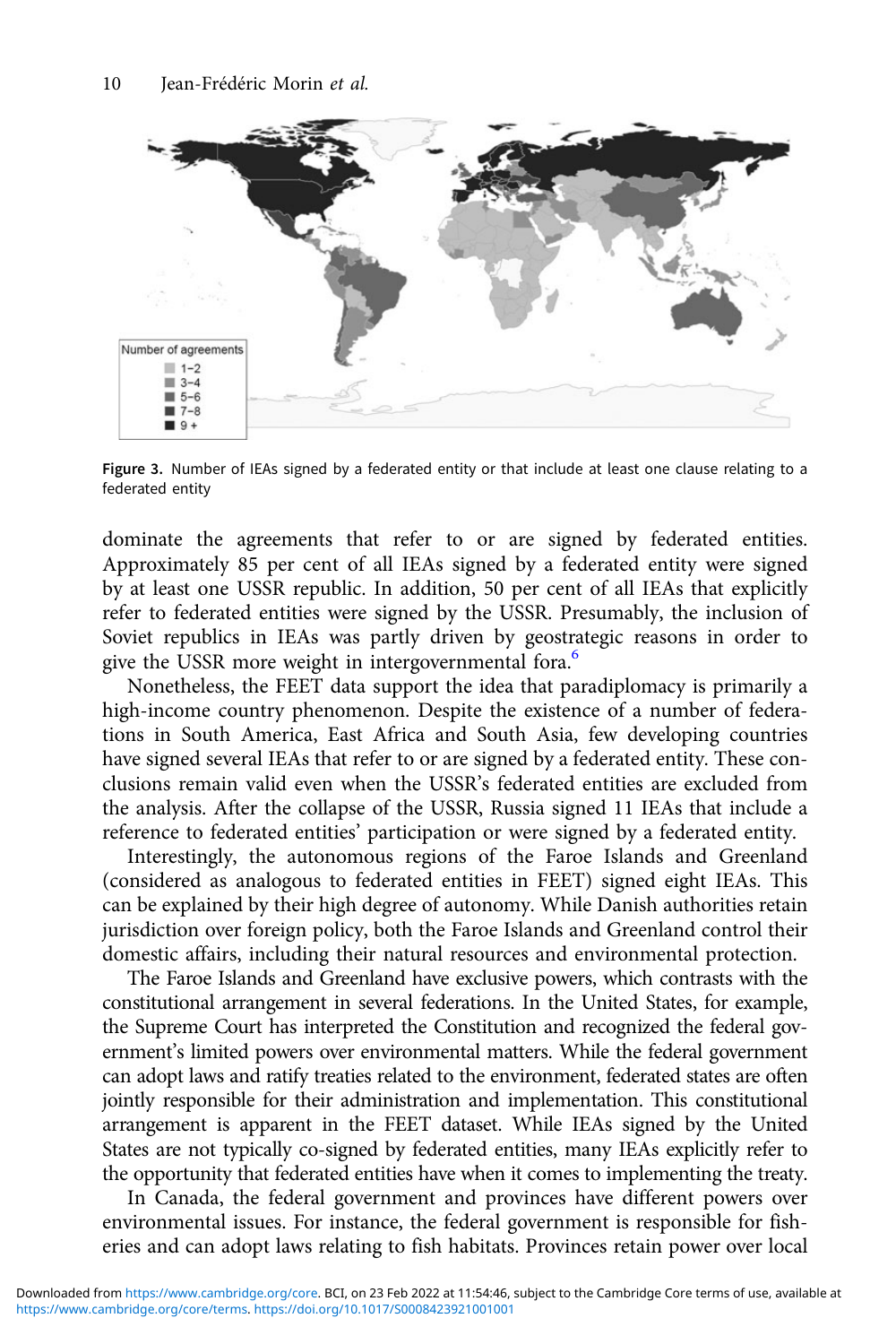affairs and can adopt laws regarding integrated management of water resources. This division of power explains why 88 per cent of the IEAs signed by Canada that include provisions on federated entities also allow the latter to take part in treaty implementation. Federated entities are expected to take part in the IEA's implementation because they are responsible for regulating issues under their jurisdiction. Overall, the participation of federated entities in IEAs seems to depend less on the degree of democracy/authority exercised by the central government than on their economic capacity and constitutional rules.

#### Diverse Environmental Issues

Climate change calls for action from federated entities. Yet according to the FEET dataset, federated entities are not particularly involved in IEAs related to climate change.<sup>[7](#page-13-0)</sup> These IEAs include the main multilateral agreements on climate, such as the Kyoto Protocol and the Paris Agreement. The FEET dataset also includes regional agreements on climate change, as well as agreements focusing on specific aspects of climate policy, such as energy efficiency. However, according to the FEET dataset, these climate-related IEAs do not appear to generate a particularly high degree of participation among federated entities.

As [Figure 4](#page-11-0) shows, federated entities are particularly active in IEAs linked to fisheries and freshwater. In some cases, they are signatories to agreements specifying fisheries rights and restrictions. They are also involved in some IEAs related to pollution, although most of them are not related to the emission of greenhouse gases. Instead, several of these IEAs concern water pollution, dangerous waste and radioactive pollution. Unsurprisingly, federated entities are not usually involved in environmental issues pertaining to the impact of military activities because this is not generally within their jurisdiction.

Although most media coverage and political attention regarding environmental degradation focus on climate change, only a small fraction of IEAs address the climate. By extension, few IEAs related to climate change involve federated entities. The FEET dataset suggests that other areas of environmental co-operation can provide insightful illustrations of the contributions made by federated entities. Further studies should examine the distinction between federated entities' integration in IEAs and their actions to support the implementation of IEAs. The FEET dataset highlights the need to clarify federated entities' engagement across issue areas, as well as the institutional contexts pertaining to global environmental governance.

#### A Specific Participation

In the literature on global environmental governance, federated entities are often included in the broader group of non-sovereign-state actors. Therefore, one could assume that the involvement of federated entities in IEAs contributes to the movement that favours the greater participation of non-state actors. However, the FEET dataset does not support this assumption. [Figure 5](#page-11-0) shows the number of IEAs from 1945 to 2015 that include clauses similar to type 1 (allowing signatures), type 2 (imposing obligation) and type 3 (favouring participation) that are coded in FEET but which designate non-sovereign actors other than federated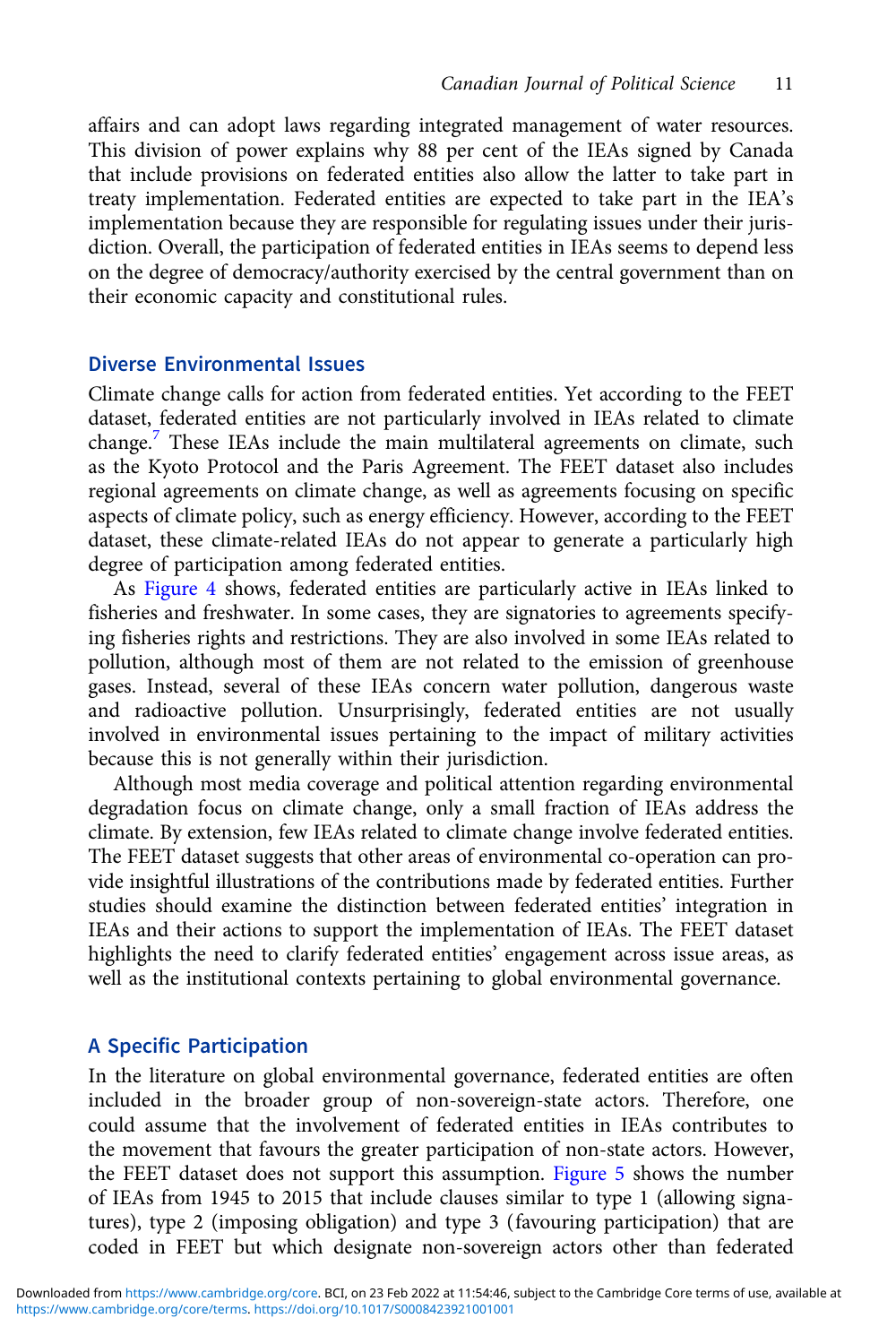<span id="page-11-0"></span>

one type of provision) by issue area $8$ 



- IEAs with provisions on federated entities - IEAs with provisions on non-state entities (excluding federated entities)

Figure 5. Number of IEAs with provisions on federated entities and number of IEAs with clauses on non-state actors (moving average  $\pm 2$  years)

entities. These actors include businesses, cities, Indigenous groups, NGOs and intergovernmental organizations. Figure 5 provides evidence that the inclusion of other non-sovereign actors in IEAs only took off in the 1990s, long after federated entities were included in IEAs. Thus, in terms of IEA participation, federated entities appear to be precursors compared to other non-sovereign actors.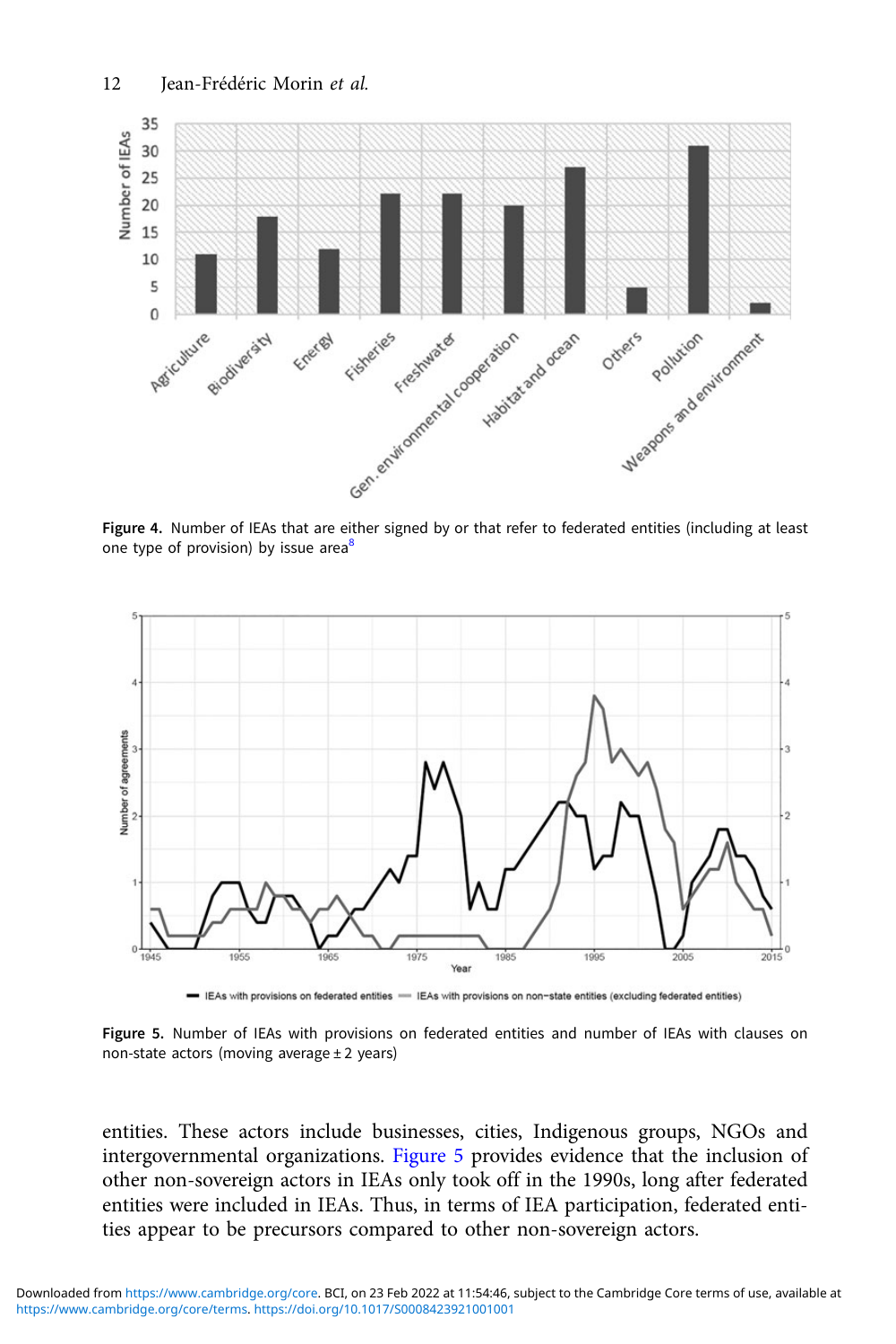There is little overlap between the IEAs that refer to federated entities and those that refer to other non-sovereign actors. Few IEAs that include a clause on federated entities also include a clause on non-sovereign actors.

Moreover, IEAs that refer to federated entities have different characteristics. They are more likely to be multilateral (67 per cent) compared to IEAs that refer to other non-sovereign actors (54 per cent). IEAs referring to federated entities are more likely to concern pollution issues (18 per cent, compared to 9 per cent for IEAs referring to other non-sovereign entities). IEAs that refer to other non-sovereign actors are more likely to concern freshwater issues (22 per cent, compared to 13 per cent for IEAs referring to federated entities). This suggests that federated entities have a specific role and evolution, one which cannot be reduced to that of other non-sovereign entities, such as NGOs and business organizations.

## Conclusion

Around 8 per cent of IEAs concluded between 1945 and 2017 refer to federated entities or were signed by at least one federated entity. By analyzing the characteristics of these 170 agreements, this research note has contributed to clarifying and adding nuance to four assumptions about federated entities in environmental governance. First, despite some recent enthusiasm for multilevel governance, the participation of federated entities in international environmental governance is a long-standing phenomenon. Second, while the literature on paradiplomacy has mainly focused on federated entities in Western democracies, paradiplomacy is by no means limited to Western democracies. Third, even if federated entities are crucial actors for climate mitigation and adaptation, federated entities are more likely to be involved in IEAs relating to water governance and fisheries, two areas that have not yet been explored in depth in the literature on paradiplomacy. Lastly, despite federated entities being non-sovereign actors like NGOs and business organizations, their participation in IEAs has its own distinct characteristics. In short, the participation of federated entities in IEAs is more frequent, deeply rooted, diverse and idiosyncratic than previously thought.

Together, these findings encourage an increased dialogue between the fields of environmental politics, comparative federalism and paradiplomacy as a means of developing more accurate, synthetic and meaningful understandings of federated entities' participation in global environmental governance. Federated entities contribute to global environmental governance through various instruments, including transnational networks, arrangements, clubs and initiatives. This research note provides evidence that federated entities can also be important participants for treaty making and treaty implementation.

Moreover, this research note opens the door to more sophisticated and inclusive research on federated entities in global environmental governance by making the FEET dataset publicly available. The IEAs in the FEET dataset are identified by their IEADB number, which means that users can easily combine the FEET dataset with another IEADB-related dataset. Thus, users are able to explore the design features of IEAs that covary with the inclusion of provisions related to federated entities. The FEET dataset can also help researchers identify case studies and assess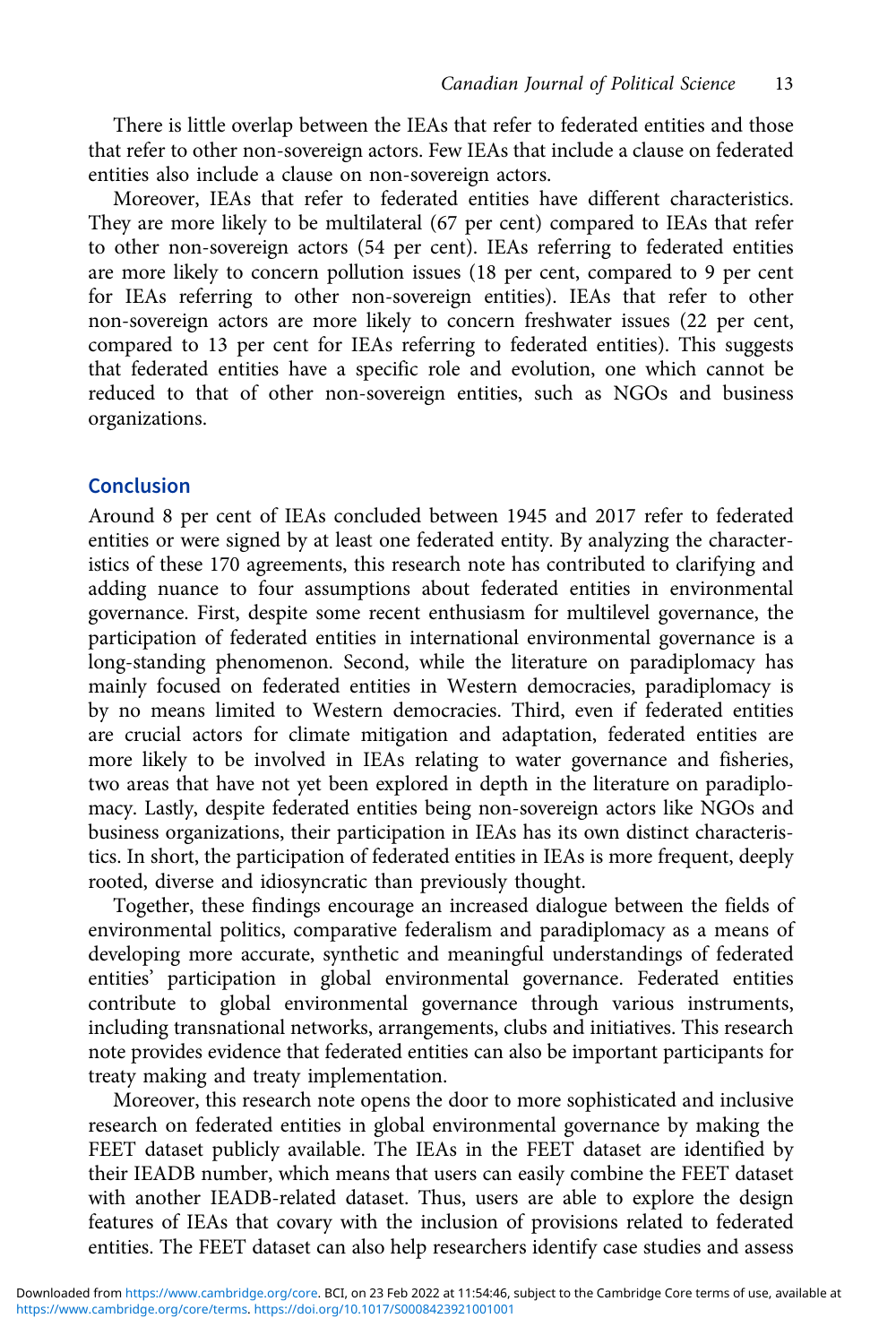<span id="page-13-0"></span>their scope of generalization. Considering that the literature on paradiplomacy is largely based on case studies with uncertain scope of generalization (Kuznetsov, [2015\)](#page-15-0), the FEET dataset provides a new research tool that can improve the contextualization of both qualitative and quantitative research. It can help shed new light on the contribution of federated entities to IEAs, as distinct from the contribution of non-state actors.

However, it is unclear whether the findings reported here can be generalized to other fields of international relations. Global environmental governance is characterized by three conditions that favour the inclusion of federated entities: (1) federated entities often have jurisdiction over natural resources and environment, at least in part; (2) multi-stakeholder participation is a key principle of environmental regimes; and (3) there are numerous and diverse IEAs, which provide opportunities for institutional experimentation. Moreover, this research note studies only federated entities that have been formally included in IEA provisions or that are IEA signatories. Federated entities' actions in environmental governance may be implicit, especially in terms of implementation and compliance. Therefore, future research could draw on this dataset to compare how the explicit inclusion of federated entities in formal agreements relates to their actual involvement in the decisions pertaining to IEA implementation.

Supplementary material. To view supplementary material for this article, please visit [https://doi.org/10.](https://doi.org/10.1017/S0008423921001001) [1017/S0008423921001001.](https://doi.org/10.1017/S0008423921001001)

# Endnotes

1 The obligations of federated entities in IEAs may also give them some power with regard to the federal government, since they are expected to ensure that agreements can be implemented at the national level.

2 When the USSR is excluded, there are 15 IEAs with at least one federated entity among their signatories. 3 When the USSR is excluded, 85 IEAs had clauses related to federated entities or were signed by federated entities.

- 4 See Appendix II for definitions of "developed" and "developing" countries.
- 5 Refer to Appendix I for figures that exclude IEAs signed by the USSR.
- 6 For similar reasons, under the USSR, the Ukrainian and Byelorussian republics had their own seats at the United Nations.
- 7 See the codebook in Appendix II for a detailed definition of each issue area.
- 8 Refer to the graph in Appendix I that excludes the USSR's federated entities.

# **References**

- Abbott, Kenneth. 2012. "The Transnational Regime Complex for Climate Change." Environment and Planning C: Government and Policy 30 (4): 571–90.
- Aldecoa, Francisco and Michael Keating. 1999. Paradiplomacy in Action: The Foreign Relations of Subnational Governments. London: Cass.
- Alter, Rolf. 2016. "Investing in 'Voice' to Implement Global Agendas." Chapter 5 in OECD Regional Outlook 2016. Paris: OECD.
- Andonova, Liliana, Michele Betsill and Harriet Bulkeley. 2009. "Transnational Climate Governance." Global Environmental Politics 9 (2): 52–73.
- Anton, Donald. 2013. "'Treaty Congestion' in Contemporary International Environmental Law." In Routledge Handbook of International Environmental Law, ed. Shawkat Alam, Md Jahid Hossain Bhuiyan, Tareq M. R. Chowdhury and Erika J. Techera. New York: Routledge.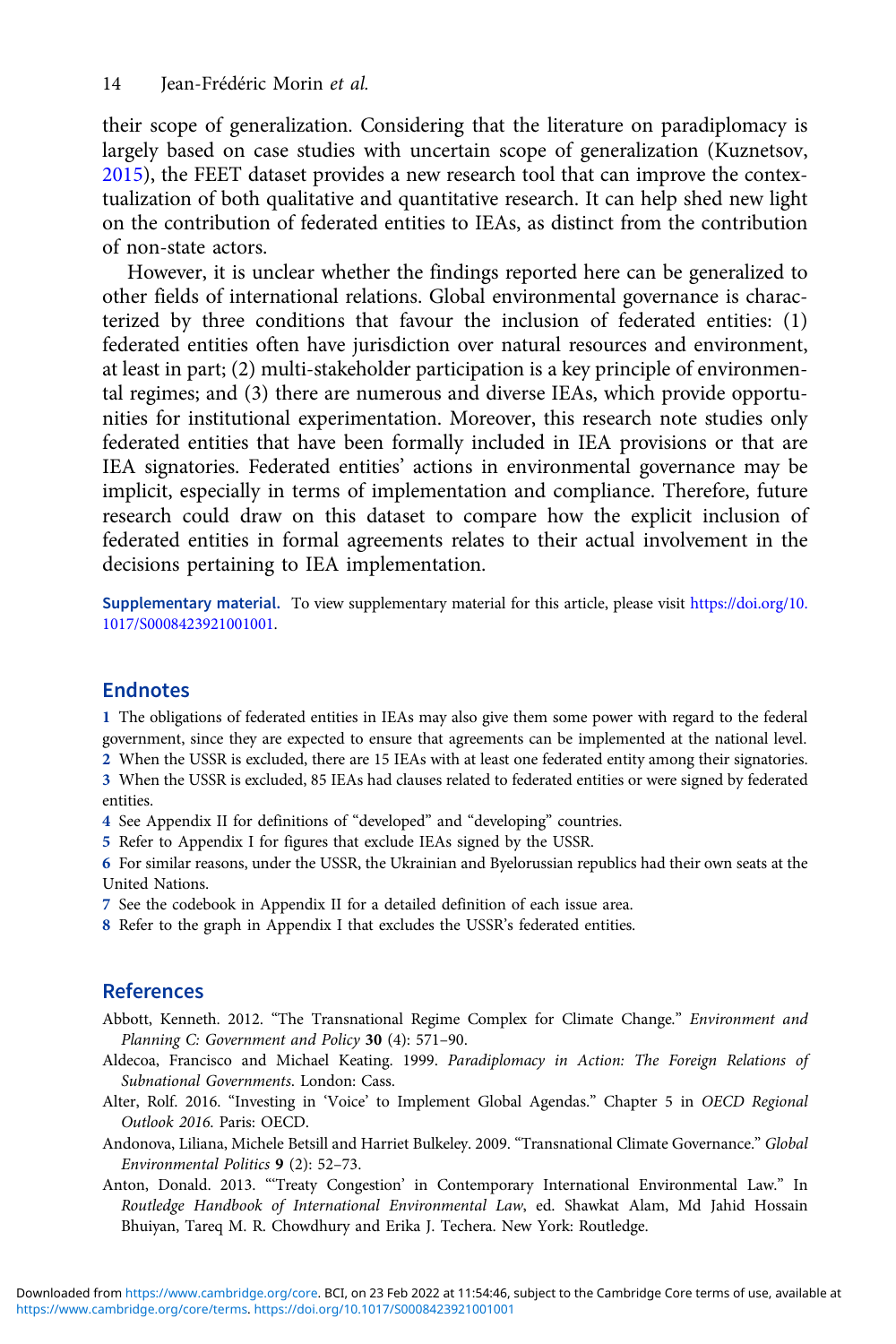- <span id="page-14-0"></span>Bechtel, Michael and Johannes Urpelainen. 2014. "International Environmental Policy Making with Strategic Subnational Governments." British Journal of Political Science 45 (3): 559–82.
- Böhmelt, Tobias, Vally Koubi and Thomas Bernauer. 2014. "Civil Society Participation in Global Governance." European Journal of Political Research 53 (1): 18–36.
- Bolleyer, Nicole. 2018. "Challenges of Interdependence and Coordination in Federal Systems." In Handbook of Territorial Politics, ed. Klaus Detterbeck and Eve Hepburn. Cheltenham: Edward Elgar.
- Bulkeley, Harriet, Liliana Andonova, Karin Bäckstrand, Michele Betsill, Daniel Compagnon, Rosaleen Duffy, Ans Kolk, Matthew Hoffmann, David Levy, Peter Newell, Tori Milledge, Matthew Paterson, Philipp Pattberg and Stacy VanDeveer 2012. "Governing Climate Change Transnationally." Environment and Planning C: Government and Policy 30 (4): 591–612.
- Chaloux, Annie, Stéphane Paquin and Hugo Séguin. 2015. "Canada's Multiple Voices Diplomacy in Climate Change Negotiations." International Negotiation 20 (2): 291–318.
- Chan, Sander, Idil Boran, Harro Van Asselt, Paula Ellinger, Miriam Garcia, Thomas Hale, Lukas Hermwille, Kennedy Liti Mbeva, Aysem Mert, Charles B. Roger, Amy Weinfurter, Oscar Widerberg, Paulette Bynoe, Victoria Chango, Ayman Cherkaoui, Todd Edwards, Malin Gütschow, Angel Hsu, Nathan Hultman, David Levaï, Saffran Mihnar, Sara Posa, Mark Roelfsema, Bryce Rudyk, Michelle Scobie and Manish Kumar Shrivastava. 2021. "Climate Ambition and Sustainable Development for a New Decade: A Catalytic Framework." Global Policy 12 (4): 245–259.
- Cornago, Noé. 2000. "Exploring the Global Dimensions of Paradiplomacy: Functional and Normative Dynamics in the Global Spreading of Subnational Involvement in International Affairs." Paper presented at the Forum of Federations, Workshop on Constituent Units in International Affairs, Hanover, Germany.
- Criekemans, David. 2010. "Regional Sub-State Diplomacy from a Comparative Perspective: Quebec, Scotland, Bavaria, Caralonia, Wallonia and Flanders." Hague Journal of Diplomacy 5 (1-2): 37-64.
- Di Gregorio, Monica, Leandra Fatorelli, Jouni Paavola, Bruno Locatelli, Emilia Pramova, Dodik Ridho Nurrochmat, Peter H. May, Maria Brockhaus, Intan Maya Sari and Sonya Dyah Kusumadewi. 2019. "Multi-Level Governance and Power in Climate Change Policy Networks." Global Environmental Change 54: 64–77.
- Eatmon, Thomas D. 2009. "Paradiplomacy and Climate Change: American States as Actors in Global Climate Governance. " Journal of Natural Resources Policy Research 1 (2): 153–65.
- Grant, Tom. 2020. "Who Can Make Treaties? Other Subjects of International Law." In The Oxford Guide to Treaties, ed. Duncan B. Hollis. Oxford: Oxford University Press.
- Green, Jessica and Jeff Colgan. 2013. "State Delegation to International Organizations and Private Actors in Environmental Politics." Governance 26 (3): 473–97.
- Hale, Thomas, Sander Chan, Angel Hsu, Andrew Clapper, Cynthia Elliott, Pedro Faria, Takeshi Kuramochi, Shannon McDaniel, Milimer Morgado, Mark Roelfsema, Mayra Santaella, Neelam Singh, Ian Tout, Chris Weber, Amy Weinfurter and Oscar Widerberg. 2021. "Sub- and Non-State Climate Action: A Framework to Assess Progress, Implementation and Impact." Climate Policy 21 (3): 406–20.
- Hawkins, Darren, David Lake, Daniel Nielson and Michael Tierney. 2006. Delegation and Agency in International Organizations. Cambridge: Cambridge University Press.
- Hooghe, Liesbet and Gary Marks. 2003. "Unraveling the Central State, but How? Types of Multi-level Governance." American Political Science Review 97 (2): 233–43.
- Hsu, Angel, Niklas Höhne, Takeshi Kuramochi, Mark Roelfsema, Amy Weinfurter, Yihao Xie, Katharina Lütkehermöller, Sander Chan, Jan Corfee-Morlot, Philip Drost, Pedro Faria, Ann Gardiner, David J. Gordon, Thomas Hale, Nathan E. Hultman, John Moorhead, Shirin Reuvers, Joana Setzer, Neelam Singh, Christopher Weber and Oscar Widerberg. 2019. "A Research Roadmap for Quantifying Non-State and Subnational Climate Mitigation Action." Nature Climate Change 9 (1): 11-17.
- Jervis, Robert. 1976. Perception and Misperception in International Politics: New Edition. Princeton: Princeton University Press.
- Kerremans, Bart and Jan Beyers. 1996. "The Belgian Sub-national Entities in the European Union: Second or Third Level Players?" Regional & Federal Studies 6 (2): 41-55.
- Koremenos, Barbara, Charles Lipson and Duncan Snidal. 2001. "The Rational Design of International Institutions." International Organization 55 (4): 761–99.
- Kukucha, Christopher. 2005. "Evaluating the Constitutional Legitimacy of the Provinces in Canadian Foreign trade and Environmental Policy." Canadian Journal of Political Science 38 (1): 129–52.